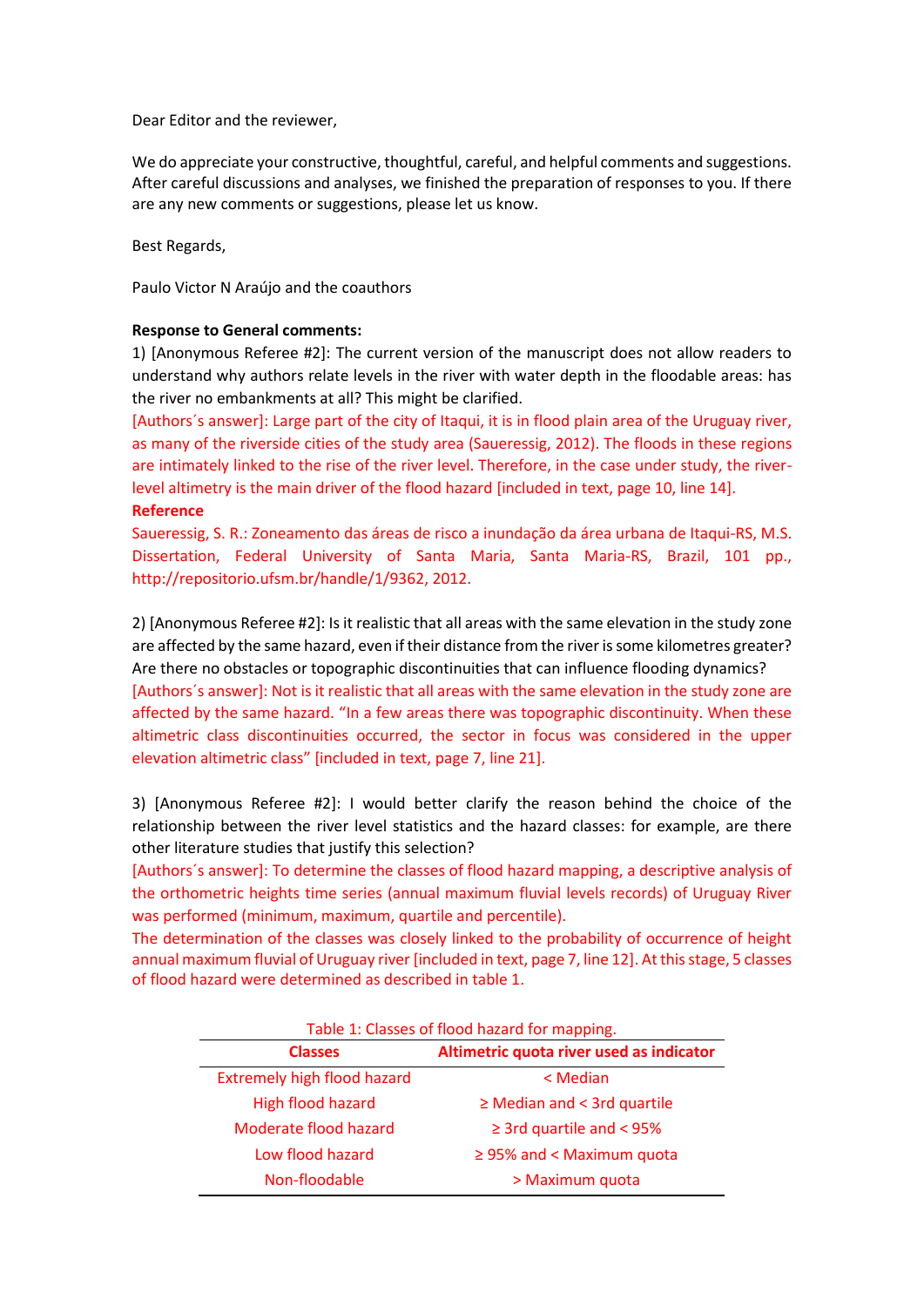4) [Anonymous Referee #2]: It is not clear to me what the "simulated flood altimetric quota" mentioned at the beginning of Section 4 is: probably, the word "simulated" is misleading, and it only identifies areas, which are below a certain terrain elevation?

[Authors´s answer]: [MODIFIED FOR]: "Finally, a visual comparison between a modelled flood versus a DIP from flood area satellite image was performed, which both were registered concomitantly on the same day in study region".

5) [Anonymous Referee #2]: Considering the introduction, I would suggest to detail the aim of the study and why authors use the methodology they describe, giving an overview of the literature background of the topic: other procedure used for mapping flood hazard (1D-2D hydrodynamic models, other DEM-based method, just to cite some of them), their advantages and disadvantages also focusing on the specific case study, in order to justify the developed procedure.

[Authors´s answer]: [ACCEPTED and MODIFIED INTRODUCTION]

6) [Anonymous Referee #2]: The study area could be shortened a bit, neglecting information that are not very useful for the focus of the paper.

[Authors´s answer]: We find pertinent the permanence of the text of the study area, since, rarely, the articles found in the international literature reporting the aspects of the basin under study are rare.

7) [Anonymous Referee #2]: I think the extension of the study area is wrong, because it seems to be much greater than the total area of the Uruguay River basin and it doesn't match with figure 1.

[Authors´s answer]: We apologize for the punctuation and correct it in the text. MODIFIED FOR "... and that this study area has a territorial area of 34,066.06 km<sup>2</sup> ...".

8) [Anonymous Referee #2]: According to the description of the procedure in Section 4.2.1, I would expect the independent variable (GCPs) on the x-axis and SRTM data on the y-axis, both axes ranging from the same minimum to the same maximum.

[Authors´s answer]: We apologize for the mistake in writing the text, but in fact the independent variable was SRTM values and dependent variable was GCPs values. Common procedure found in the literature for DEM calibration (e.g., Gorokhovich and Voustianiouk, 2006; Du et al., 2012; Forkuor and Maathuis, 2012).

[TEXT MODIFIED FOR]: "This dataset was submitted to Linear Regression analysis, with ground control point values as dependent variable and SRTM data as independent variable. Common procedure found in the literature for DEM calibration (e.g., Gorokhovich and Voustianiouk, 2006; Forkuor and Maathuis, 2012)." [page 5, line 6].

## **Reference**

Forkuor G. and Maathuis, B.: Comparison of SRTM and ASTER Derived Digital Elevation Models over Two Regions in Ghana – Implications for Hydrological and Environmental Modeling, in: Studies on Environmental and Applied Geomorphology, edited by: Piacentini, M. and Miccadei E., IntechOpen[, https://doi.org/10.5772/28951,](https://doi.org/10.5772/28951) 2012.

Gorokhovich Y. and Voustianiouk A.: Accuracy assessment of the processed SRTM-based elevation data by CGIAR using field data from USA and Thailand and its relation to the terrain characteristics, Remote Sensing of Environment, 104, 409-415, [https://doi.org/10.1016/j.rse.2006.05.012,](https://doi.org/10.1016/j.rse.2006.05.012) 2006.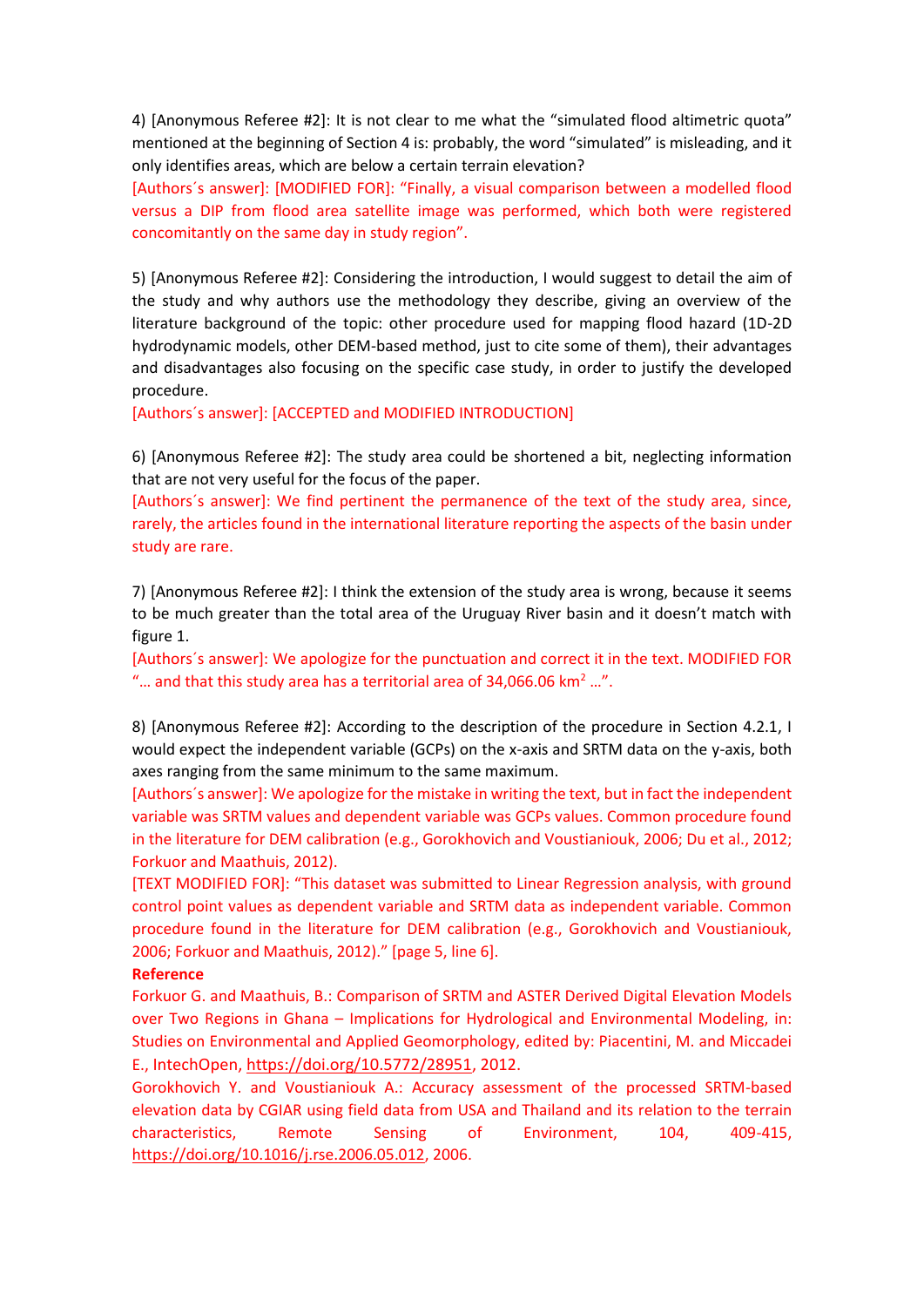9) [Anonymous Referee #2]: In my opinion, a figure showing a comparison between original and calibrated DEM (with the same colour scale range) would be useful to better understand the improvements coming from the DEM's calibration.



[Authors´s answer]: A figure was drawn up and included in the new text (figure 7).

Figure 7: Digital Elevation Model (DEM): a) SRTM Original; b) SRTM Calibrated.

10) [Anonymous Referee #2]: I find the validation part of the paper, i.e. the comparison of the study results with the historical flood area extensions, too short and superficial, while it should represent one of the most important part of the manuscript. A "visual comparison" (see also the abstract) without numeric and statistics results is, in my opinion, not suitable for a scientific research paper and cannot be used to draw reliable conclusions about the good performance of the methodology.

[Authors´s answer]: It would be very interesting this strategy of validation, however to materialize it we faced the spectral limitation of the MUX sensor of CBERS-4 satellite. Due to the existence of trees with high crowns, in sectors affected by the flood, these would be masked in the PDI process. In our strategy, we opted to perform only comparative visual analysis. A future solution would be the use of other sensors, which are not currently available to authors.

## **Response to Minor comments:**

11) [Anonymous Referee #2]: Abstract, p. 1 line 2: historical instead of historic. [Authors´s answer]: [ACCEPTED AND CORRECTED].

12) [Anonymous Referee #2]: Abstract, p. 1 l. 16: what does "submitted the statistical analysis" mean?

[Authors´s answer]: [ACCEPTED and MODIFIED]: "submitted the descriptive statistical analysis and probability".